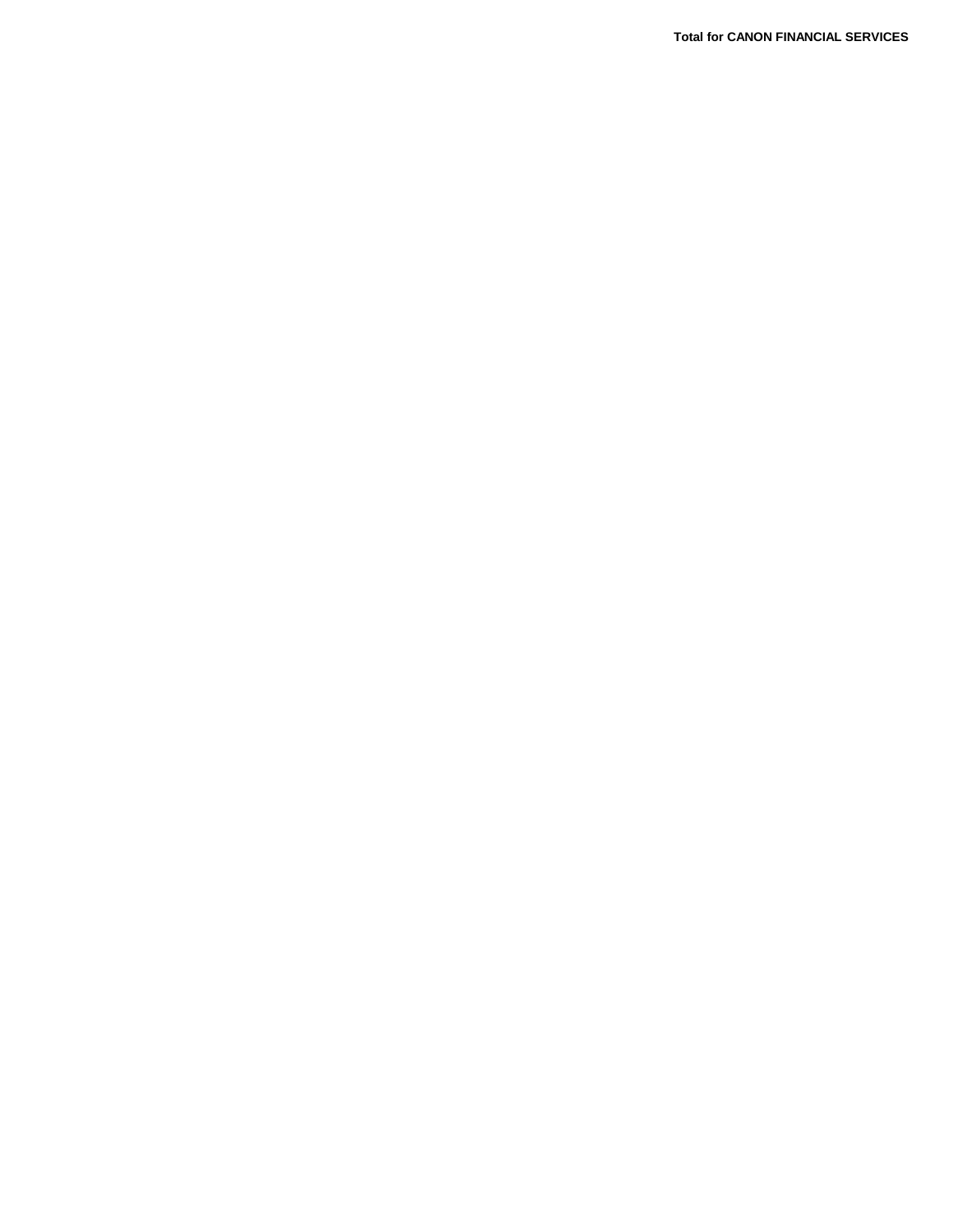| <b>CAROLINA BIOLOGICAL</b>       |                      |                                                                   |                                                             |
|----------------------------------|----------------------|-------------------------------------------------------------------|-------------------------------------------------------------|
| 10.1102.410                      | 4                    | LIVING KITS/SLIDES,                                               | CAROLINA BIOLOGICAL<br><b>Total for CAROLINA BIOLOGICAL</b> |
| <b>KATHY CARR</b>                |                      |                                                                   |                                                             |
| 10.1101.691                      | 5                    | TRACK-WILL NOT BE PARTICIPATING KATHY CARR                        |                                                             |
|                                  |                      |                                                                   | <b>Total for KATHY CARR</b>                                 |
| <b>CDW GOVERNMENT, INC</b>       |                      |                                                                   |                                                             |
| 10.2660.550                      | 5                    | 32 EPSON BRIGHT LIGHT<br>PROJECTORS,                              | CDW GOVERNMENT, INC                                         |
| 10.2660.410<br>10.2660.550       | 5<br>5               | 1GB MEMORY CRUCIAL,<br>WIN 8 THINK PAD,                           | CDW GOVERNMENT, INC<br>CDW GOVERNMENT, INC                  |
|                                  |                      |                                                                   | Total for CDW GOVERNMENT, INC                               |
| <b>COMPUTER DYNAMICS</b>         |                      |                                                                   |                                                             |
| 10.1101.310                      | 18                   | SOFTWARE LICENSES                                                 | <b>COMPUTER DYNAMICS</b>                                    |
|                                  |                      |                                                                   | <b>Total for COMPUTER DYNAMICS</b>                          |
| <b>COM ED</b>                    |                      |                                                                   |                                                             |
| 20.2542.323                      | 4                    | <b>MES &amp; MIS ELECTRIC PARTIAL -</b><br>2/2013                 | COM ED                                                      |
| 20.2542.323                      | 4                    | MJH ELECTRIC PARTIAL -2/2013                                      | COM ED                                                      |
|                                  |                      |                                                                   | <b>Total for COM ED</b>                                     |
| <b>COMMERCIAL FOOD SYSTEMS</b>   |                      |                                                                   |                                                             |
| 10.2562.411                      | 33                   | <b>GENERAL FOOD-FOOD SERVICE</b>                                  | <b>COMMERCIAL FOOD SYSTEMS</b>                              |
| 10.2562.411                      | 33                   | <b>GENERAL FOOD-FOOD SERVICE</b>                                  | <b>COMMERCIAL FOOD SYSTEMS</b>                              |
|                                  |                      |                                                                   | <b>Total for COMMERCIAL FOOD SYSTEMS</b>                    |
| <b>COMMUNICATION REVOLVIN FU</b> |                      |                                                                   |                                                             |
| 20.2542.340                      | 30                   | ICN BANDWIDTH DISTRICT<br><b>TELEPHONES</b>                       | <b>COMMUNICATION REVOLVIN FU</b>                            |
|                                  |                      |                                                                   | <b>Total for COMMUNICATION REVOLVIN FU</b>                  |
| <b>CPI QUALIFIED PLAN CONSUL</b> |                      |                                                                   |                                                             |
| 10.1101.211                      | 30                   | MAR ADMINISTRATIVE FEE                                            | CPI QUALIFIED PLAN CONSUL                                   |
|                                  |                      |                                                                   | <b>Total for CPI QUALIFIED PLAN CONSUL</b>                  |
| <b>CREATIVE MINDS</b>            |                      |                                                                   |                                                             |
| 10.1101.410                      | $\mathbf{2}^{\circ}$ | SUPPLIES-BEHAVIOR COMM-MES<br><b>SCHOOL</b>                       | <b>CREATIVE MINDS</b>                                       |
|                                  |                      |                                                                   | <b>Total for CREATIVE MINDS</b>                             |
| <b>BARB CURL</b>                 |                      |                                                                   |                                                             |
| 10.2210.310                      | 11                   | PURCH SERV-TITLE I CONSULTANT<br>FEE OCT-MARCH SESSIONS           | <b>BARB CURL</b>                                            |
| 10.2211.312                      | 18                   | PURCHASE SERVICES-CURRICULUM BARB CURL<br><b>PRIVATE SERVICES</b> |                                                             |
|                                  |                      |                                                                   | <b>Total for BARB CURL</b>                                  |
| <b>DELTA DENTAL OF IL-RISK</b>   |                      |                                                                   |                                                             |
| 10.1101.222                      | 35                   | DENTAL INSURANCE PREMIUMS<br><b>APRIL 2013</b>                    | DELTA DENTAL OF IL-RISK                                     |
|                                  |                      |                                                                   | Total for DELTA DENTAL OF IL-RISK                           |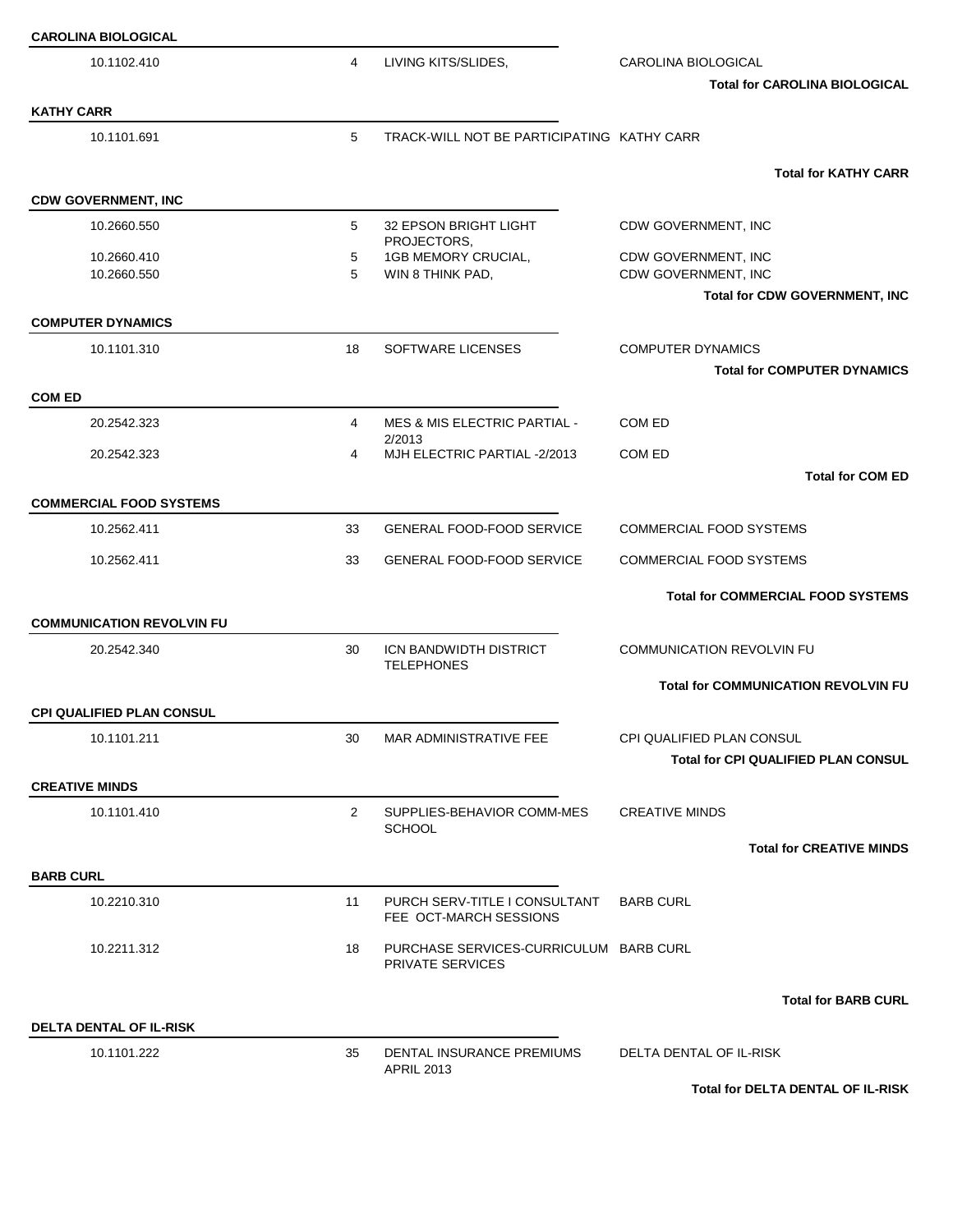| DEMCO, INC.                           |                |                                                     |                                                                         |
|---------------------------------------|----------------|-----------------------------------------------------|-------------------------------------------------------------------------|
| 10.2220.410                           | 4              | REPLENISH SUPPLIES-MES<br><b>LEARNING CENTER</b>    | DEMCO, INC.                                                             |
|                                       |                |                                                     | Total for DEMCO, INC.                                                   |
| <b>DONNA DOCKUS</b><br>10.2319.410    | 21             | <b>REIMB FOR TRAIN TICKET FOR</b><br><b>HEARING</b> | <b>DONNA DOCKUS</b>                                                     |
|                                       |                |                                                     | <b>Total for DONNA DOCKUS</b>                                           |
| <b>ELIM CHRISTIAN SERVICES</b>        |                |                                                     |                                                                         |
| 10.4120.678                           | 10             | <b>MARCH PRIVATE TUITION</b>                        | <b>ELIM CHRISTIAN SERVICES</b>                                          |
|                                       |                |                                                     | <b>Total for ELIM CHRISTIAN SERVICES</b>                                |
| <b>TIFFANY ENGLISH</b><br>10.1101.410 | $\overline{2}$ | MILEAGE REIMB-MES SCHOOL                            | <b>TIFFANY ENGLISH</b>                                                  |
|                                       |                |                                                     | <b>Total for TIFFANY ENGLISH</b>                                        |
| FEIL WATER TREATMENT                  |                |                                                     |                                                                         |
| 10.2321.410                           | 21             | WATER-SUPERINTENDENTS OFFICE FEIL WATER TREATMENT   |                                                                         |
|                                       |                |                                                     | <b>Total for FEIL WATER TREATMENT</b>                                   |
| <b>DEARBORN NATIONAL LIFE</b>         |                |                                                     |                                                                         |
| 10.1101.222                           | 35             | LIFE INSURANCE PREMIUMS APRIL<br>2013               | DEARBORN NATIONAL LIFE                                                  |
|                                       |                |                                                     | <b>Total for DEARBORN NATIONAL LIFE</b>                                 |
| FOREST ALARM SERVICE, INC             |                |                                                     |                                                                         |
| 20.2543.319                           | 31             | CONTRACT SECURITY                                   | FOREST ALARM SERVICE, INC<br><b>Total for FOREST ALARM SERVICE, INC</b> |
| <b>FOX RIVER FOODS</b>                |                |                                                     |                                                                         |
| 10.2562.411                           | 33             | <b>GENERAL FOOD-FOOD SERVICE</b>                    | <b>FOX RIVER FOODS</b>                                                  |
| 10.2562.410                           | 33             | NON-FOOD SUPPLIES-FOOD                              | FOX RIVER FOODS                                                         |
| 10.2562.411                           | 33             | <b>SERVICE</b><br><b>GENERAL FOOD-FOOD SERVICE</b>  | FOX RIVER FOODS                                                         |
| 10.2562.410                           | 33             | NON-FOOD SUPPLIES-FOOD                              | FOX RIVER FOODS                                                         |
| 10.2562.411                           | 33             | <b>SERVICE</b><br><b>GENERAL FOOD-FOOD SERVICE</b>  | <b>FOX RIVER FOODS</b>                                                  |
| 10.2562.410                           | 33             | NON-FOOD SUPPLIES-FOOD                              | FOX RIVER FOODS                                                         |
| 10.2562.410                           | 33             | <b>SERVICE</b><br>NON-FOOD SUPPLIES-FOOD            | <b>FOX RIVER FOODS</b>                                                  |
| 10.2562.411                           | 33             | <b>SERVICE</b><br><b>GENERAL FOOD-FOOD SERVICE</b>  | <b>FOX RIVER FOODS</b>                                                  |
| 10.2562.410                           | 33             | NON-FOOD SUPPLIES-FOOD                              | <b>FOX RIVER FOODS</b>                                                  |
| 10.2562.411                           | 33             | <b>SERVICE</b><br><b>GENERAL FOOD-FOOD SERVICE</b>  | FOX RIVER FOODS                                                         |
| 10.1101.412                           | 23             | SUPPLIES-MES PASS                                   | <b>FOX RIVER FOODS</b>                                                  |
|                                       |                |                                                     | <b>Total for FOX RIVER FOODS</b>                                        |
| <b>LYNN GEORGEN</b>                   |                |                                                     |                                                                         |
|                                       |                |                                                     |                                                                         |
| 10.2562.412                           | 33             | SHOE REIMBURSEMENT-FOOD<br><b>SERVICE</b>           | LYNN GEORGEN                                                            |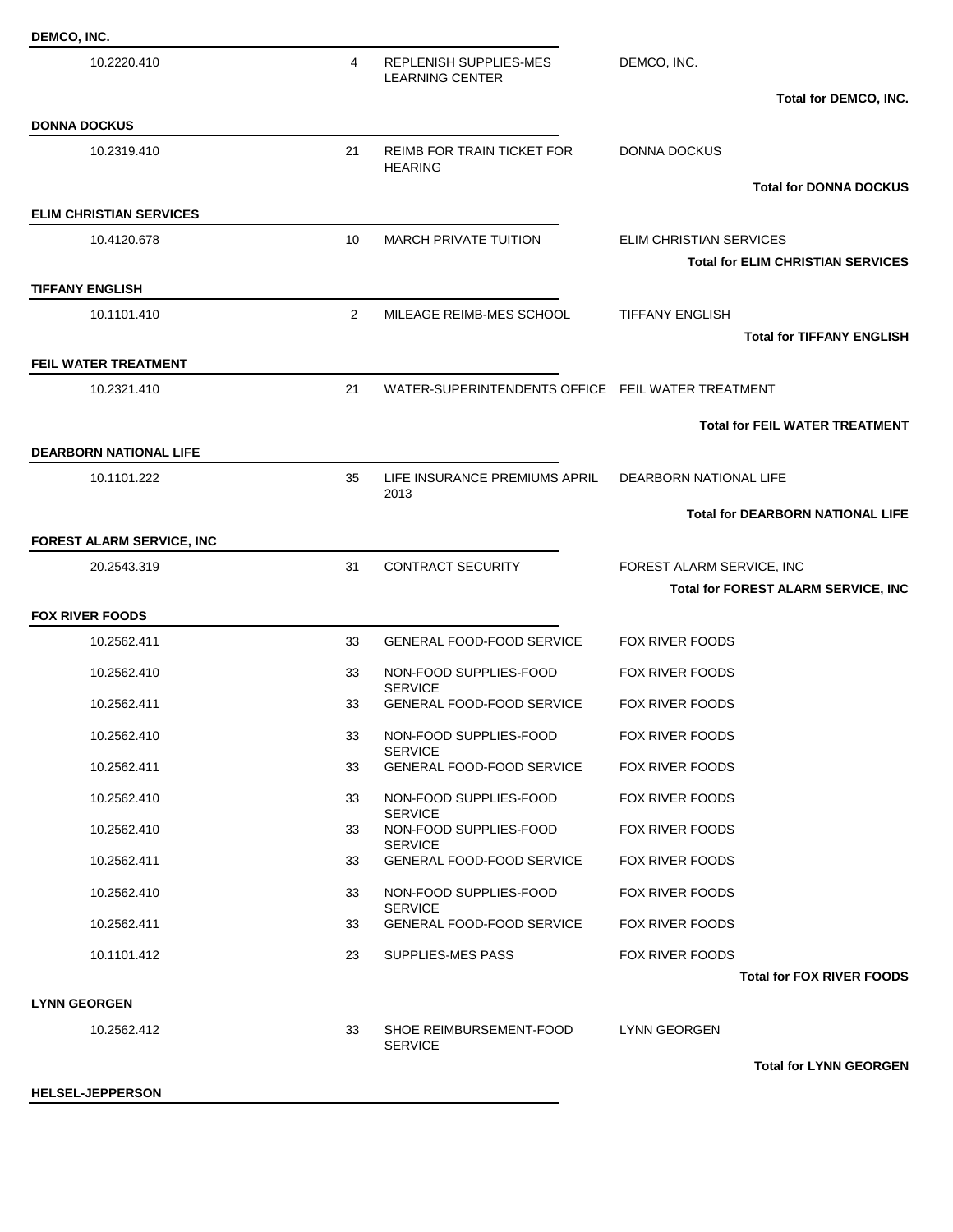| 20.2542.410                      | $\overline{2}$ | REPAIR/REPLACEMENT O&M/MES<br>PKG LOT LGHTS                                                                              | <b>HELSEL-JEPPERSON</b>                                       |
|----------------------------------|----------------|--------------------------------------------------------------------------------------------------------------------------|---------------------------------------------------------------|
| 20.2542.410                      | $\overline{2}$ | REPAIR/REPLACEMENT O&M/MES                                                                                               | HELSEL-JEPPERSON                                              |
|                                  |                |                                                                                                                          | <b>Total for HELSEL-JEPPERSON</b>                             |
| <b>HOME DEPOT*</b>               |                |                                                                                                                          |                                                               |
| 20.2542.410                      | $\overline{4}$ | REPAIR/REPLACEMENT O&M/MJH                                                                                               | HOME DEPOT*                                                   |
| 20.2542.410                      | 4              | REPAIR/REPLACEMENT O&M/MJH                                                                                               | HOME DEPOT*                                                   |
| 20.2543.410                      | 31             | GROUNDS MAINTENANCE SUPPLIES HOME DEPOT*                                                                                 |                                                               |
| 20.2542.410                      | 3              | REPAIR/REPLACEMENT O&M/MIS                                                                                               | HOME DEPOT*                                                   |
| 20.2543.410                      | 31             | <b>CREDIT GROUNDS/ MAINT</b>                                                                                             | HOME DEPOT*                                                   |
| 20.2542.410                      | 4              | REPAIR/REPLACEMENT O&M/MJH                                                                                               | HOME DEPOT*                                                   |
| 20.2543.410                      | 31             | GROUNDS MAINTENANCE SUPPLIES HOME DEPOT*                                                                                 |                                                               |
| 20.2543.410                      | 31             | GROUNDS MAINTENANCE SUPPLIES HOME DEPOT*                                                                                 |                                                               |
|                                  |                |                                                                                                                          | Total for HOME DEPOT*                                         |
| <b>IASA</b>                      |                |                                                                                                                          |                                                               |
| 10.2310.640                      | 20             | DISTRICT ASSOC MEMBERSHIPS                                                                                               | IASA                                                          |
|                                  |                |                                                                                                                          | <b>Total for IASA</b>                                         |
| <b>IBP</b>                       |                |                                                                                                                          |                                                               |
| 10.2210.314                      | 13             | CONFERENCE NUTRITION,                                                                                                    | <b>IBP</b>                                                    |
|                                  |                |                                                                                                                          | <b>Total for IBP</b>                                          |
| <b>ILLINOIS PUBLIC RISK FUND</b> |                |                                                                                                                          |                                                               |
| 80.2364.380<br>10.2190.380       | 30<br>30       | <b>MAY WRKRS COMP INSURANCE</b><br><b>COMMERCIAL LIAB INSUR-WKMN</b><br>COMP ADMN FEES & ADJUSTMENTS<br>FR 12-11 - 12-12 | ILLINOIS PUBLIC RISK FUND<br><b>ILLINOIS PUBLIC RISK FUND</b> |
|                                  |                |                                                                                                                          | <b>Total for ILLINOIS PUBLIC RISK FUND</b>                    |
| JOSTENS, INC.                    |                |                                                                                                                          |                                                               |
| 10.1102.410                      | $\overline{4}$ | DIPLOMAS, DIPLOMA COVERS,                                                                                                | JOSTENS, INC.<br>Total for JOSTENS, INC.                      |
| <b>K12 SCHOOL SUPPLIES</b>       |                |                                                                                                                          |                                                               |
| 10.1101.410                      | 3              | QUICK FLIP CARDS TAXONOMY,                                                                                               | K12 SCHOOL SUPPLIES                                           |
|                                  |                |                                                                                                                          | <b>Total for K12 SCHOOL SUPPLIES</b>                          |
| <b>DEBRA KAPPEL</b>              |                |                                                                                                                          |                                                               |
| 10.1101.410                      | $\overline{2}$ | MILEAGE REIMB-MES SCHOOL                                                                                                 | <b>DEBRA KAPPEL</b>                                           |
| <b>KONE, INC</b>                 |                |                                                                                                                          | <b>Total for DEBRA KAPPEL</b>                                 |
|                                  |                |                                                                                                                          |                                                               |
| 20.2542.323                      | $\overline{4}$ | <b>QTRLY SERVICES-O&amp;M</b><br>MAINTENANCE/MJH                                                                         | KONE, INC                                                     |
| <b>KRYSTAL DAIRY</b>             |                |                                                                                                                          | <b>Total for KONE, INC</b>                                    |
|                                  |                |                                                                                                                          |                                                               |
| 10.2562.413                      | 33             | MILK- FOOD SERVICE-MARCH                                                                                                 | <b>KRYSTAL DAIRY</b><br><b>Total for KRYSTAL DAIRY</b>        |
|                                  |                |                                                                                                                          |                                                               |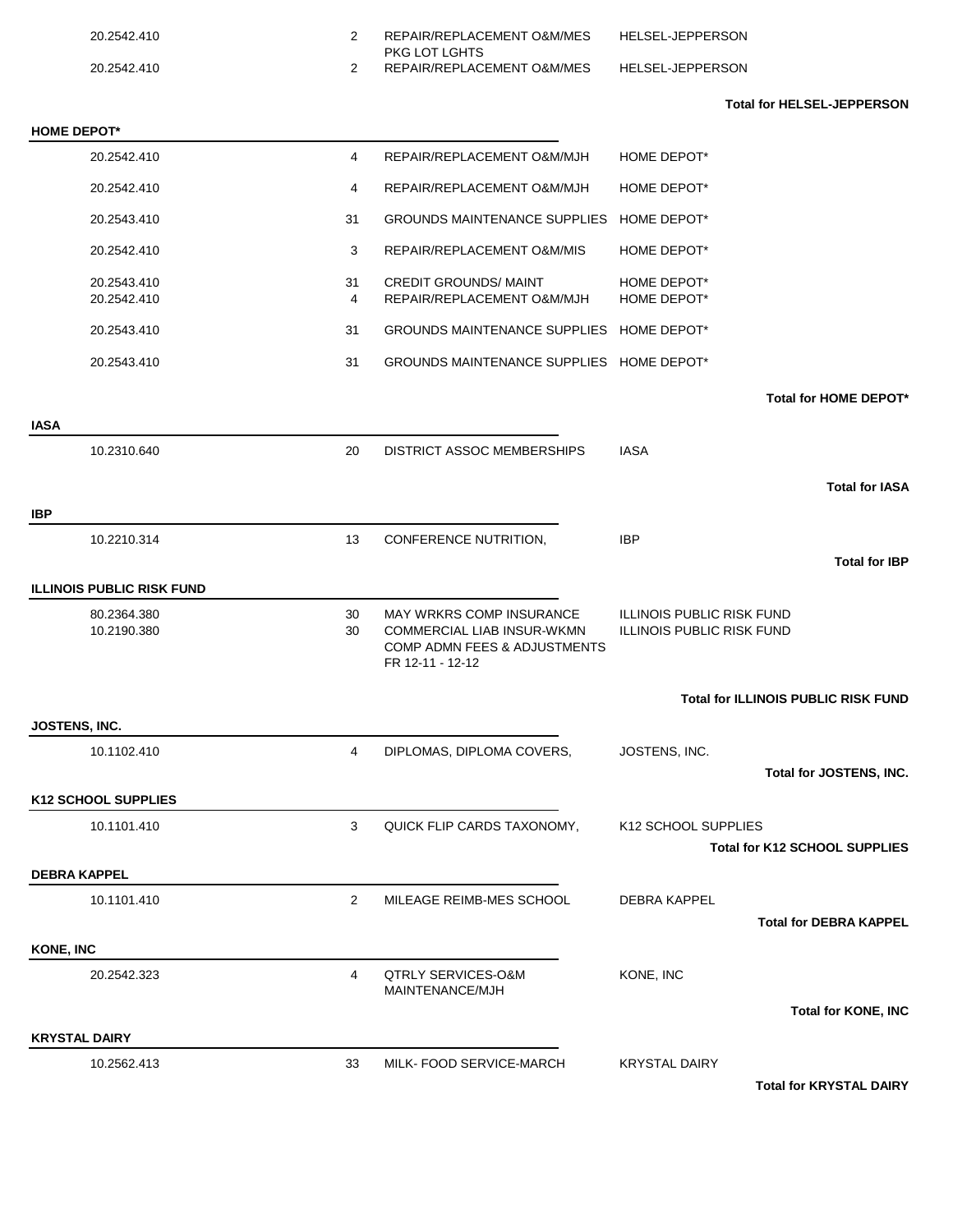| <b>LANTER REFRIG. DISTR. CO.</b> |          |                                                      |                                                       |
|----------------------------------|----------|------------------------------------------------------|-------------------------------------------------------|
| 10.2562.315                      | 33       | DELIVERY CHARGE-FOOD SERVICE                         | LANTER REFRIG. DISTR. CO.                             |
| 10.2562.315                      | 33       | DELIVERY CHARGE-FOOD SERVICE                         | LANTER REFRIG. DISTR. CO.                             |
|                                  |          |                                                      | <b>Total for LANTER REFRIG. DISTR. CO.</b>            |
| LINCOLN-WAY H.S.#210             |          |                                                      |                                                       |
| 40.2550.464                      | 32       | SUPPLIES-TRANSPORTATION/GAS                          | LINCOLN-WAY H.S.#210                                  |
| 40.2550.464                      | 32       | <b>TRANSPORTATION/GAS</b>                            | LINCOLN-WAY H.S.#210                                  |
|                                  |          |                                                      | Total for LINCOLN-WAY H.S.#210                        |
| <b>LINDEN OAKS TUTORING SERV</b> |          |                                                      |                                                       |
| 10.1200.300                      | 10       | <b>HOSPITAL SERVICES-STUDENT</b><br><b>SERVICES</b>  | LINDEN OAKS TUTORING SERV                             |
|                                  |          |                                                      | <b>Total for LINDEN OAKS TUTORING SERV</b>            |
| <b>MACGILL</b>                   |          |                                                      |                                                       |
| 10.2130.410                      | 4        | MJH HEALTH SUPPLIES,                                 | <b>MACGILL</b>                                        |
|                                  |          |                                                      | <b>Total for MACGILL</b>                              |
| <b>MACNEAL SCHOOL</b>            |          |                                                      |                                                       |
| 10.4120.678                      | 10       | <b>MARCH PRIVATE TUITION</b>                         | <b>MACNEAL SCHOOL</b>                                 |
|                                  |          |                                                      | <b>Total for MACNEAL SCHOOL</b>                       |
| <b>MARTIN IMPLEMENT SALES</b>    |          |                                                      |                                                       |
| 20.2545.410                      | 31       | ALL VEHICLES PARTS                                   | <b>MARTIN IMPLEMENT SALES</b>                         |
|                                  |          |                                                      | <b>Total for MARTIN IMPLEMENT SALES</b>               |
| <b>MARTIN WHALEN OFFICE SOL</b>  |          |                                                      |                                                       |
| 10.2544.310                      | 30       | APRIL-COPIERS/PRINTERS                               | MARTIN WHALEN OFFICE SOL                              |
|                                  |          |                                                      | <b>Total for MARTIN WHALEN OFFICE SOL</b>             |
| <b>MC MASTER-CARR SUPPLY CO.</b> |          |                                                      |                                                       |
| 40.2550.412                      | 32       | <b>MAINTENANCE PARTS-</b><br><b>TRANSPORTATION</b>   | MC MASTER-CARR SUPPLY CO.                             |
|                                  |          |                                                      | Total for MC MASTER-CARR SUPPLY CO.                   |
| <b>MEDWORKS OF NEW LENOX</b>     |          |                                                      |                                                       |
| 40.2550.310                      | 32       | DRIVERS ANNUAL PHYSICALS                             | <b>MEDWORKS OF NEW LENOX</b>                          |
| 40.2550.310<br>40.2550.310       | 32<br>32 | DRIVERS ANNUAL PHYSICALS<br>DRIVERS ANNUAL PHYSICALS | <b>MEDWORKS OF NEW LENOX</b><br>MEDWORKS OF NEW LENOX |
|                                  |          |                                                      | <b>Total for MEDWORKS OF NEW LENOX</b>                |
| <b>MENARDS</b>                   |          |                                                      |                                                       |
| 20.2542.410                      | 2        | REPAIR/REPLACEMENT O&M/MES<br><b>SHOPLT</b>          | <b>MENARDS</b>                                        |
|                                  |          |                                                      | <b>Total for MENARDS</b>                              |
| <b>MIDWEST TRANSIT EQUIPMENT</b> |          |                                                      |                                                       |
| 40.2550.331                      | 32       | SERVICES-TRANSPORTATION                              | <b>MIDWEST TRANSIT EQUIPMENT</b>                      |
| 40.2550.412                      | 32       | <b>MAINTENANCE PARTS-</b>                            | MIDWEST TRANSIT EQUIPMENT                             |
| 40.2550.331                      | 32       | <b>TRANSPORTATION</b><br>SERVICES-TRANSPORTATION     | MIDWEST TRANSIT EQUIPMENT                             |
| 40.2550.412                      | 32       | <b>MAINTENANCE PARTS-</b>                            | <b>MIDWEST TRANSIT EQUIPMENT</b>                      |
| 40.2550.331                      | 32       | <b>TRANSPORTATION</b><br>SERVICES-TRANSPORTATION     | <b>MIDWEST TRANSIT EQUIPMENT</b>                      |
| 40.2550.412                      | 32       | <b>MAINTENANCE PARTS-</b><br><b>TRANSPORTATION</b>   | <b>MIDWEST TRANSIT EQUIPMENT</b>                      |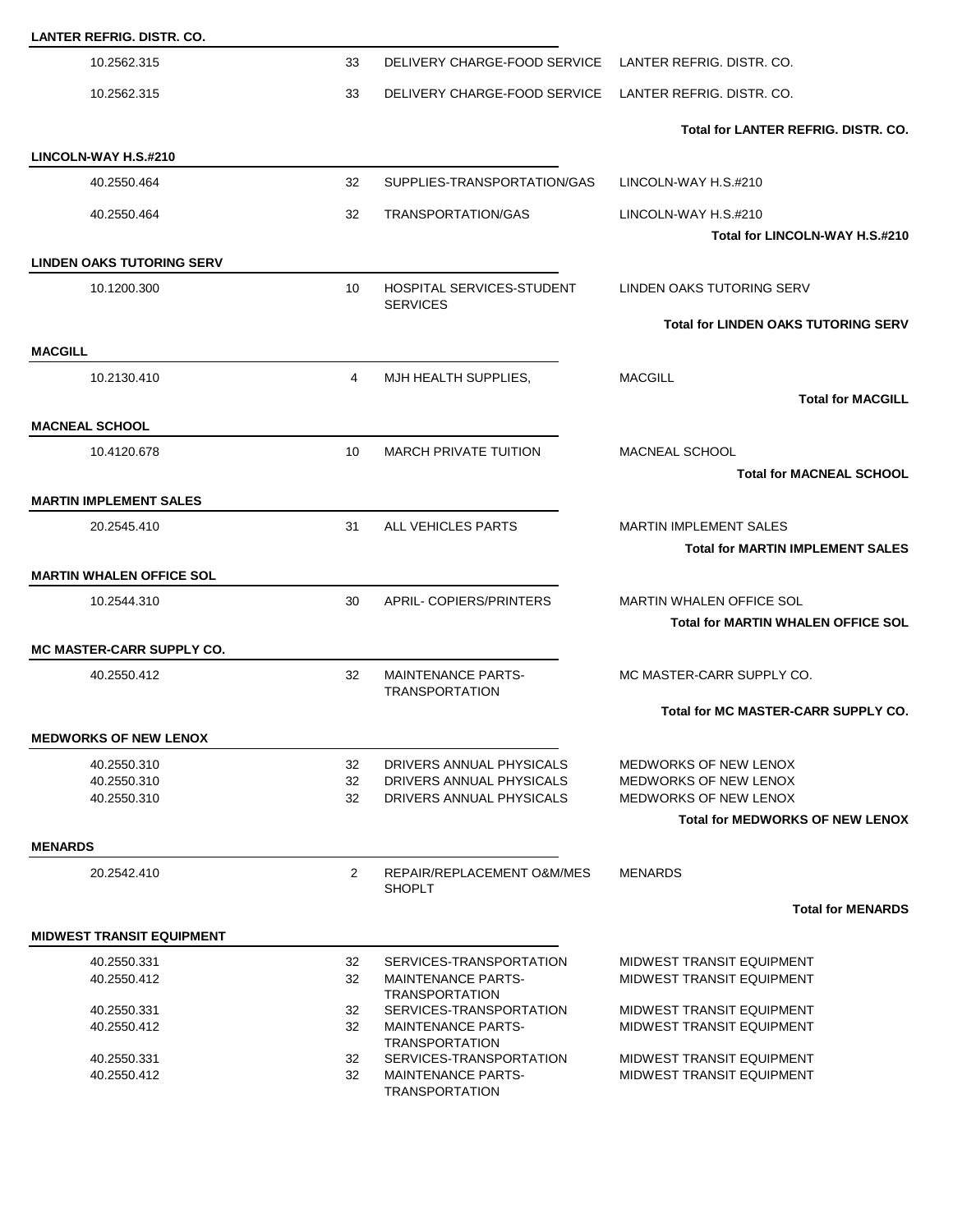| <b>MOKENA AUTO PARTS</b>         |                |                                                                   |                                            |
|----------------------------------|----------------|-------------------------------------------------------------------|--------------------------------------------|
| 20.2545.410                      | 31             | ALL VEHICLES PARTS                                                | <b>MOKENA AUTO PARTS</b>                   |
| 20.2545.410                      | 31             | ALL VEHICLES PARTS                                                | <b>MOKENA AUTO PARTS</b>                   |
| 20.2545.410                      | 31             | ALL VEHICLES PARTS                                                | <b>MOKENA AUTO PARTS</b>                   |
| 20.2545.410                      | 31             | <b>ALL VEHICLES PARTS</b>                                         | <b>MOKENA AUTO PARTS</b>                   |
| 20.2545.410                      | 31             | ALL VEHICLES PARTS                                                | <b>MOKENA AUTO PARTS</b>                   |
|                                  |                |                                                                   | <b>Total for MOKENA AUTO PARTS</b>         |
| <b>MOKENA ELEM ACTIVITY ACCT</b> |                |                                                                   |                                            |
| 10.2410.410                      | $\overline{2}$ | <b>REIMB SUPPLIES-</b><br>ADMINISTRATIVE/MES                      | MOKENA ELEM ACTIVITY ACCT                  |
| 10.2223.410                      | $\overline{2}$ | MES PD FOR SUPPLIES REIMB FOR<br><b>DEMCO PMT</b>                 | MOKENA ELEM ACTIVITY ACCT                  |
|                                  |                |                                                                   | <b>Total for MOKENA ELEM ACTIVITY ACCT</b> |
| <b>MOKENA SCHOOL DIST #159</b>   |                |                                                                   |                                            |
| 10.1101.410                      | $\overline{2}$ | SUPPLIES-MES SCHOOL-PETTY<br><b>CASH REIMBURSEMENT</b>            | MOKENA SCHOOL DIST #159                    |
| 10.2130.410                      | $\overline{2}$ | SUPPLIES-MES SCHOOL-PETTY<br><b>CASH REIMBURSEMENT</b>            | MOKENA SCHOOL DIST #159                    |
|                                  |                |                                                                   | Total for MOKENA SCHOOL DIST #159          |
| <b>MOKENA-STATE BANK OF IL</b>   |                |                                                                   |                                            |
| 10.2525.317                      | 30             | MONTHLY BANK FEES                                                 | MOKENA-STATE BANK OF IL                    |
|                                  |                |                                                                   | <b>Total for MOKENA-STATE BANK OF IL</b>   |
| <b>NICOR GAS</b>                 |                |                                                                   |                                            |
| 20.2542.460                      | 30             | <b>DISTRICT HEATING/GAS</b>                                       | <b>NICOR GAS</b>                           |
|                                  |                |                                                                   | <b>Total for NICOR GAS</b>                 |
| <b>NU WAY DISPOSAL SERVICE</b>   |                |                                                                   |                                            |
| 20.2542.320                      | 31             | <b>MARCH REFUSE SERVICE</b>                                       | NU WAY DISPOSAL SERVICE                    |
|                                  |                |                                                                   | <b>Total for NU WAY DISPOSAL SERVICE</b>   |
| <b>OCONOMOWOC DEVELOPMENTAL</b>  |                |                                                                   |                                            |
| 10.4120.678                      | 10             | <b>MARCH PRIVATE TUITION &amp;</b><br><b>RESIDENTIAL SERVICES</b> | OCONOMOWOC DEVELOPMENTAL                   |
|                                  |                |                                                                   | Total for OCONOMOWOC DEVELOPMENTAL         |
| <b>OTIS ELEVATOR COMPANY</b>     |                |                                                                   |                                            |
| 20.2542.323                      | $\overline{2}$ | SERVICES-O&M MAINTENANCE/MES OTIS ELEVATOR COMPANY                |                                            |
| 20.2542.323                      | $\overline{2}$ | SERVICES-O&M MAINTENANCE/MES OTIS ELEVATOR COMPANY                |                                            |
|                                  |                |                                                                   | <b>Total for OTIS ELEVATOR COMPANY</b>     |
| <b>PERFORMANCE CHEMICAL</b>      |                |                                                                   |                                            |
| 20.2542.411                      | $\overline{2}$ | SUPPLIES-O&M MAINTENANCE/MES PERFORMANCE CHEMICAL                 |                                            |
| 20.2542.410                      | $\overline{2}$ | REPAIR/REPLACEMENT O&M/MES                                        | PERFORMANCE CHEMICAL                       |
|                                  |                |                                                                   | <b>Total for PERFORMANCE CHEMICAL</b>      |
| PITNEY BOWES, INC.               |                |                                                                   |                                            |
| 10.2630.340                      | 30             | POSTAGE/DISTRICT MAILINGS                                         | PITNEY BOWES, INC.                         |
|                                  |                |                                                                   | Total for PITNEY BOWES, INC.               |
| <b>QUILL CORPORATION</b>         |                |                                                                   |                                            |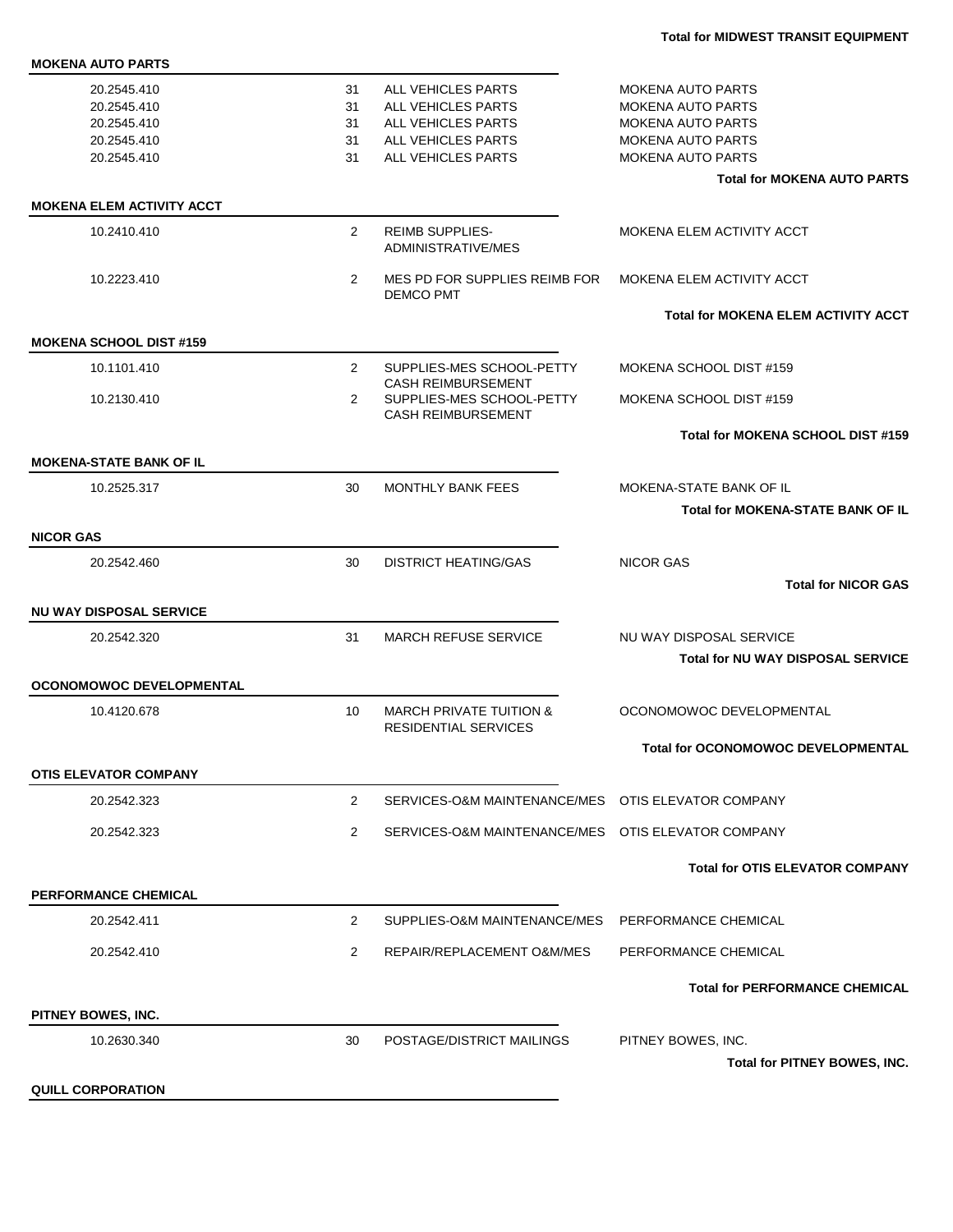| 10.1101.410                                | 3              | SUPPLIES FOR CLASSROOM &<br>CREDIT,                    | QUILL CORPORATION                                          |
|--------------------------------------------|----------------|--------------------------------------------------------|------------------------------------------------------------|
|                                            |                |                                                        | <b>Total for QUILL CORPORATION</b>                         |
| <b>RAYS AUTO BODY</b>                      |                |                                                        |                                                            |
| 40.2550.331                                | 32             | SERVICES-TRANSPORTATION                                | <b>RAYS AUTO BODY</b><br><b>Total for RAYS AUTO BODY</b>   |
| <b>REVTRAK, INC</b>                        |                |                                                        |                                                            |
| 10.2525.317                                | 30             | <b>MAINT &amp; BANK FEES</b>                           | REVTRAK, INC                                               |
|                                            |                |                                                        | <b>Total for REVTRAK, INC</b>                              |
| <b>SCARIANO HIMES &amp; PETRARCA</b>       |                |                                                        |                                                            |
| 10.2310.318                                | 20             | MARCH-DISTRICT LEGAL SERVICES                          | <b>SCARIANO HIMES &amp; PETRARCA</b>                       |
|                                            |                |                                                        | <b>Total for SCARIANO HIMES &amp; PETRARCA</b>             |
| <b>SOUTH SIDE CONTROL SUPPLY</b>           |                |                                                        |                                                            |
| 20.2542.410                                | $\overline{4}$ | THERMOSTAT-<br>REPAIR/REPLACEMENT O&M/MJH              | SOUTH SIDE CONTROL SUPPLY                                  |
|                                            |                |                                                        | <b>Total for SOUTH SIDE CONTROL SUPPLY</b>                 |
| <b>STEVE STEIN</b>                         |                |                                                        |                                                            |
| 10.2319.410                                | 21             | <b>REIMB FOR TRAIN TICKET FOR</b><br><b>HEARING</b>    | <b>STEVE STEIN</b>                                         |
|                                            |                |                                                        | <b>Total for STEVE STEIN</b>                               |
| <b>SUN TIMES MEDIA</b>                     |                |                                                        |                                                            |
| 10.2310.332                                | 20             | LEGAL AD FOR BID                                       | <b>SUN TIMES MEDIA</b>                                     |
|                                            |                |                                                        | <b>Total for SUN TIMES MEDIA</b>                           |
| <b>TRICIA SULLIVAN</b>                     |                |                                                        |                                                            |
| 10.2562.410                                | 33             | SANITATION CERTIFICATION                               | <b>TRICIA SULLIVAN</b><br><b>Total for TRICIA SULLIVAN</b> |
| TELE-CAM DESIGN INC.                       |                |                                                        |                                                            |
| 20.2542.550                                | 31             | OUTDOOR CAMERAS, MONITOR,                              | TELE-CAM DESIGN INC.                                       |
|                                            |                | LABOR,                                                 |                                                            |
|                                            |                |                                                        | Total for TELE-CAM DESIGN INC.                             |
| <b>TIMBERVIEW RV CENTER</b><br>20.2543.410 | 31             | GROUNDS MAINTENANCE SUPPLIES TIMBERVIEW RV CENTER      |                                                            |
|                                            |                | <b>PROPANE</b>                                         |                                                            |
|                                            |                |                                                        | <b>Total for TIMBERVIEW RV CENTER</b>                      |
| <b>TRANE</b>                               |                |                                                        |                                                            |
| 20.2542.410                                | 4              | REPAIR/REPLACEMENT O&M/MJH                             | <b>TRANE</b>                                               |
| 20.2542.410                                | 4              | REPAIR/REPLACEMENT O&M/MJH                             | <b>TRANE</b>                                               |
|                                            |                |                                                        | <b>Total for TRANE</b>                                     |
| <b>VERIZON WIRELESS</b>                    |                |                                                        |                                                            |
| 10.1200.300                                | 10             | PURCHASE SERVICES-STUDENT<br><b>SERVICES CELLPHONE</b> | <b>VERIZON WIRELESS</b>                                    |
| 10.2410.332                                | 2              | TRAVEL-BUILDING                                        | <b>VERIZON WIRELESS</b>                                    |
|                                            |                | ADMINISTRATION/MES CELLPHONES                          |                                                            |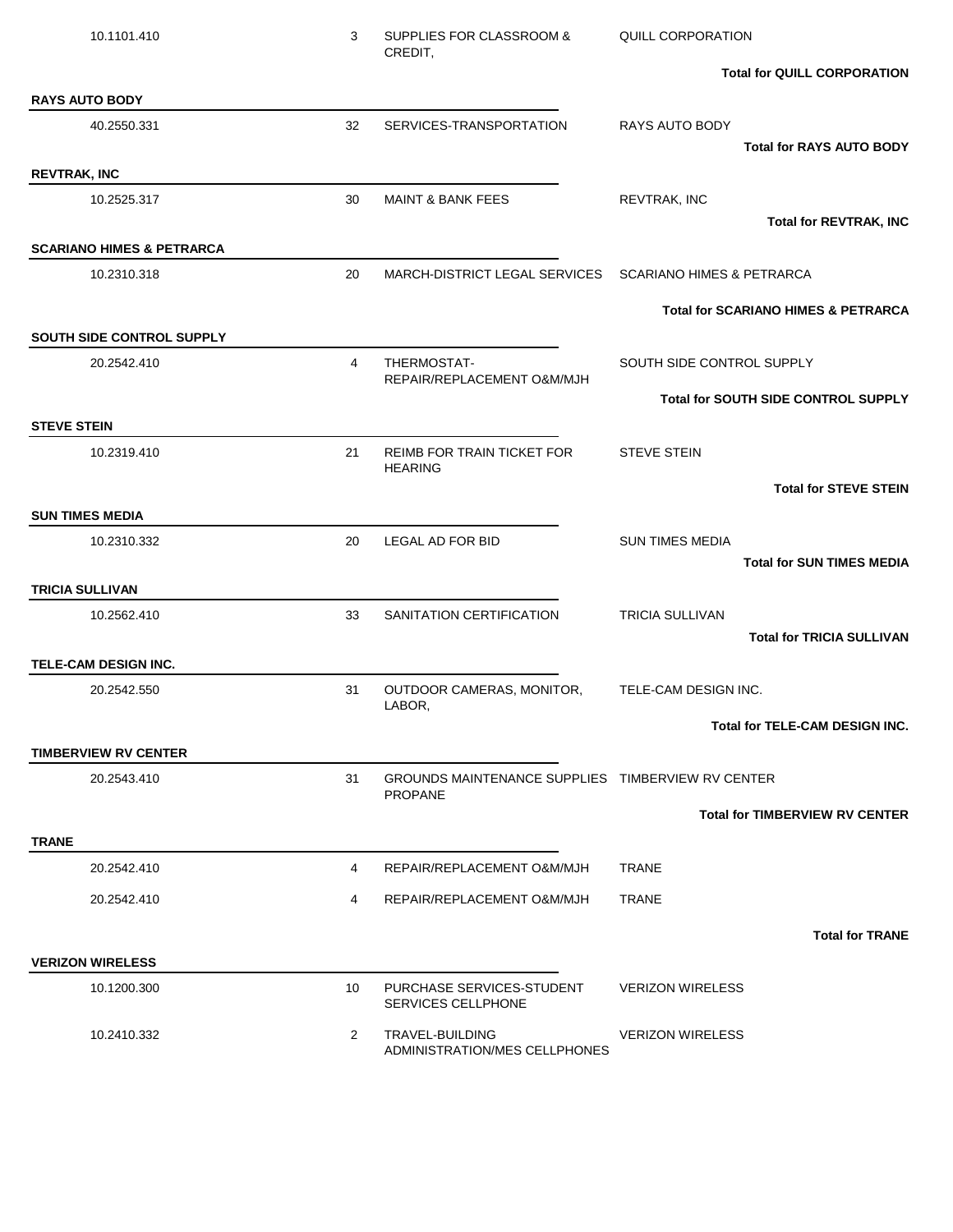| 10.2410.332                     | 2  | TRAVEL-BUILDING<br>ADMINISTRATION/MES CELLPHONES                 | <b>VERIZON WIRELESS</b>                   |
|---------------------------------|----|------------------------------------------------------------------|-------------------------------------------|
| 10.2410.332                     | 4  | TRAVEL-BUILDING<br>ADMINISTRATION/MJH                            | <b>VERIZON WIRELESS</b>                   |
| 10.2562.310                     | 33 | PURCHASE SERV-REPAIR<br><b>EQUIP/FOOD SER</b>                    | <b>VERIZON WIRELESS</b>                   |
| 20.2542.340                     | 30 | <b>DISTRICT TELEPHONES</b>                                       | <b>VERIZON WIRELESS</b>                   |
| 40.2550.331                     | 32 | SERVICES-TRANSPORTATION<br><b>CELLPHONES</b>                     | <b>VERIZON WIRELESS</b>                   |
|                                 |    |                                                                  | <b>Total for VERIZON WIRELESS</b>         |
| <b>VILLAGE OF MOKENA</b>        |    |                                                                  |                                           |
| 20.2542.370                     | 31 | <b>MES NW WEST</b>                                               | <b>VILLAGE OF MOKENA</b>                  |
| 20.2542.370                     | 31 | UTILITIES-WATER & SEWER MES<br><b>CENTRAL EAST</b>               | VILLAGE OF MOKENA                         |
| 20.2542.370                     | 31 | UTILITIES-WATER & SEWER MES<br><b>CENTRAL</b>                    | <b>VILLAGE OF MOKENA</b>                  |
| 20.2542.370                     | 31 | UTILITIES-WATER & SEWER MIS                                      | <b>VILLAGE OF MOKENA</b>                  |
| 20.2542.370                     | 31 | UTILITIES-WATER & SEWER MJH                                      | <b>VILLAGE OF MOKENA</b>                  |
|                                 |    |                                                                  | <b>Total for VILLAGE OF MOKENA</b>        |
| <b>VISION SERVICE PLAN (IL)</b> |    |                                                                  |                                           |
| 10.1101.222                     | 35 | VISION INSURANCE PREMIUMS APRIL VISION SERVICE PLAN (IL)<br>2013 |                                           |
|                                 |    |                                                                  | <b>Total for VISION SERVICE PLAN (IL)</b> |
| <b>WILL CTY REGL OFC OF ED</b>  |    |                                                                  |                                           |
| 10.2643.318                     | 30 | <b>5 EMPLOYEE CRIMINAL</b><br><b>BACKGROUND CHECK</b>            | WILL CTY REGL OFC OF ED                   |
|                                 |    |                                                                  | <b>Total for WILL CTY REGL OFC OF ED</b>  |
| <b>JULIE WIRTZ</b>              |    |                                                                  |                                           |
| 10.1101.691                     | 5  | ACTIVITY FEE REFUND JORDAN                                       | <b>JULIE WIRTZ</b>                        |

**Total for JULIE WIRTZ**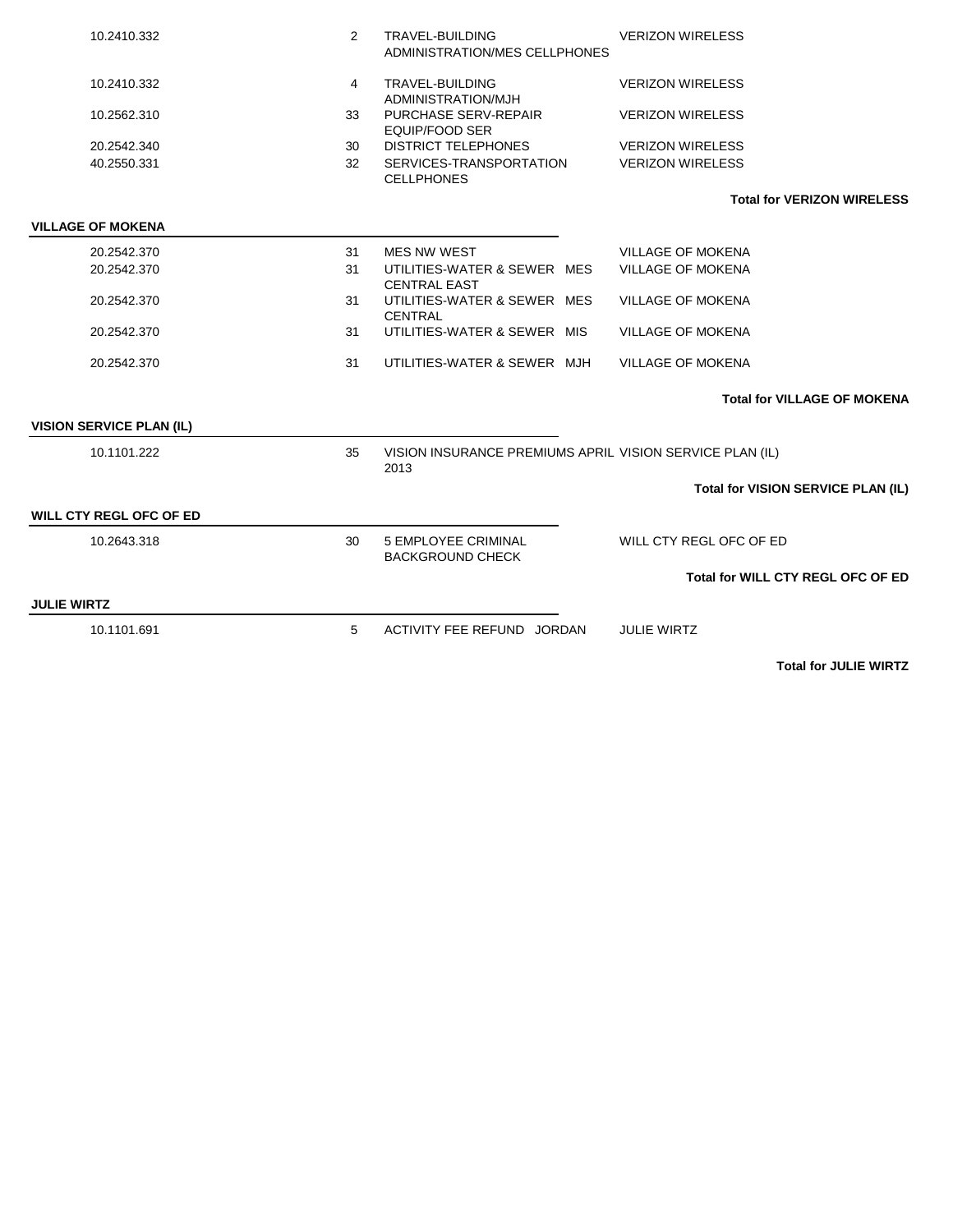| <b>EDUCATION FUND</b>                | <b>Debits</b> | <b>Credits</b> |
|--------------------------------------|---------------|----------------|
| Expense                              | 241,811.28    | 0.00           |
| Asset                                | 0.00          | 241,811.28     |
| <b>Total for EDUCATION FUND</b>      | 241,811.28    | 241,811.28     |
| <b>OM FUND</b>                       | <b>Debits</b> | <b>Credits</b> |
| Expense                              | 76,460.34     | 0.00           |
| Asset                                | 0.00          | 76,460.34      |
| <b>Total for OM FUND</b>             | 76,460.34     | 76,460.34      |
| <b>TRANSPORTATION FUND</b>           | <b>Debits</b> | <b>Credits</b> |
| Expense                              | 13,714.62     | 0.00           |
| Asset                                | 0.00          | 13,714.62      |
| <b>Total for TRANSPORTATION FUND</b> | 13,714.62     | 13,714.62      |
| <b>TORT FUND</b>                     | <b>Debits</b> | <b>Credits</b> |
| Expense                              | 5,263.00      | 0.00           |
| Asset                                | 0.00          | 5,263.00       |
| <b>Total for TORT FUND</b>           | 5,263.00      | 5,263.00       |
| <b>Grand Total</b>                   | <b>Debits</b> | <b>Credits</b> |
| Expense                              | 337,249.24    | 0.00           |
| Asset                                | 0.00          | 337,249.24     |
| <b>Grand Total</b>                   | 337,249.24    | 337,249.24     |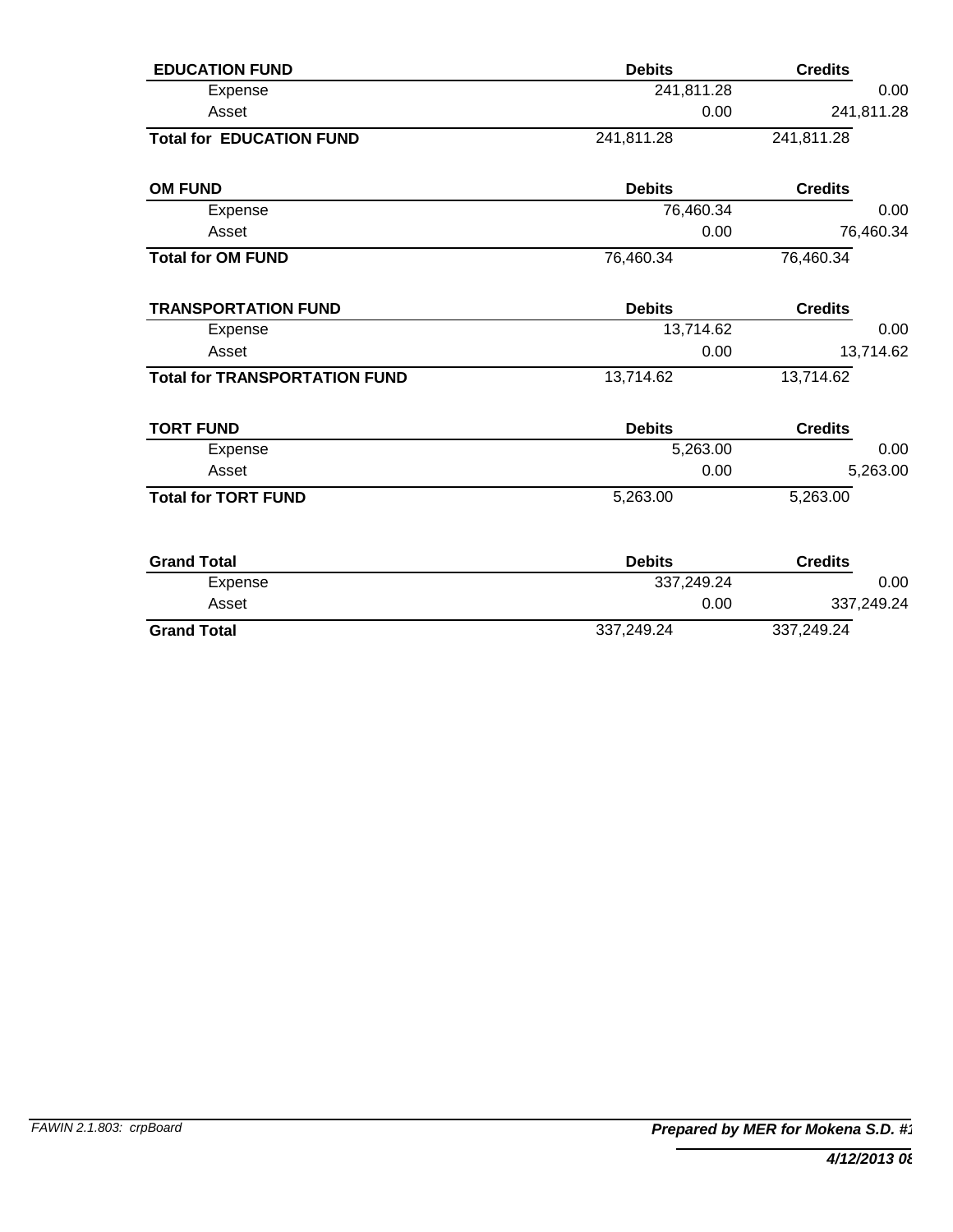| ٦<br>×. |  |
|---------|--|
|         |  |

| <u>eck</u>       | <u>Amount</u>         |
|------------------|-----------------------|
| 0                | 25.50                 |
|                  | \$25.50               |
| 0<br>$\mathbf 0$ | 6,709.88<br>20,777.34 |
| \$27,487.22      |                       |
| $\mathbf 0$      | 3,597.00              |
| \$3,597.00       |                       |
| 0<br>\$6,244.13  | 6,244.13              |
| $\mathbf 0$      | 1,069.83              |
| \$1,069.83       |                       |
| $\mathbf 0$      | 172.62                |
|                  | \$172.62              |
| 0                | 53.90<br>\$53.90      |
|                  |                       |
| 0                | 100,926.06            |
| \$100,926.06     |                       |
| 0<br>$\mathbf 0$ | 215.00<br>450.00      |
| 0<br>0           | 389.00<br>225.00      |
| 0<br>$\mathbf 0$ | 229.00<br>1,167.00    |
| \$2,675.00       |                       |
| 0                | 5,554.24              |

**\$5,554.24**

4,670.00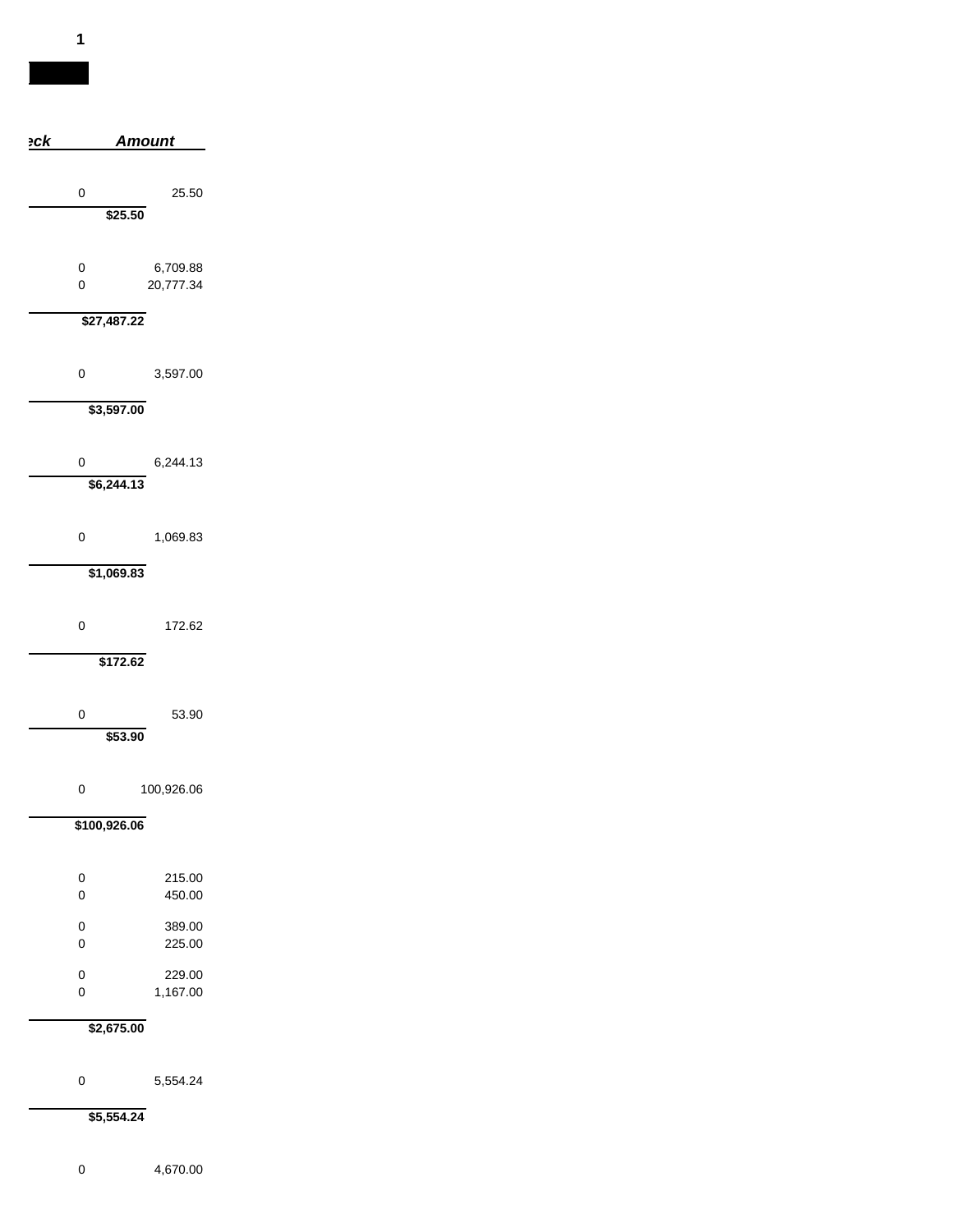**\$4,670.00**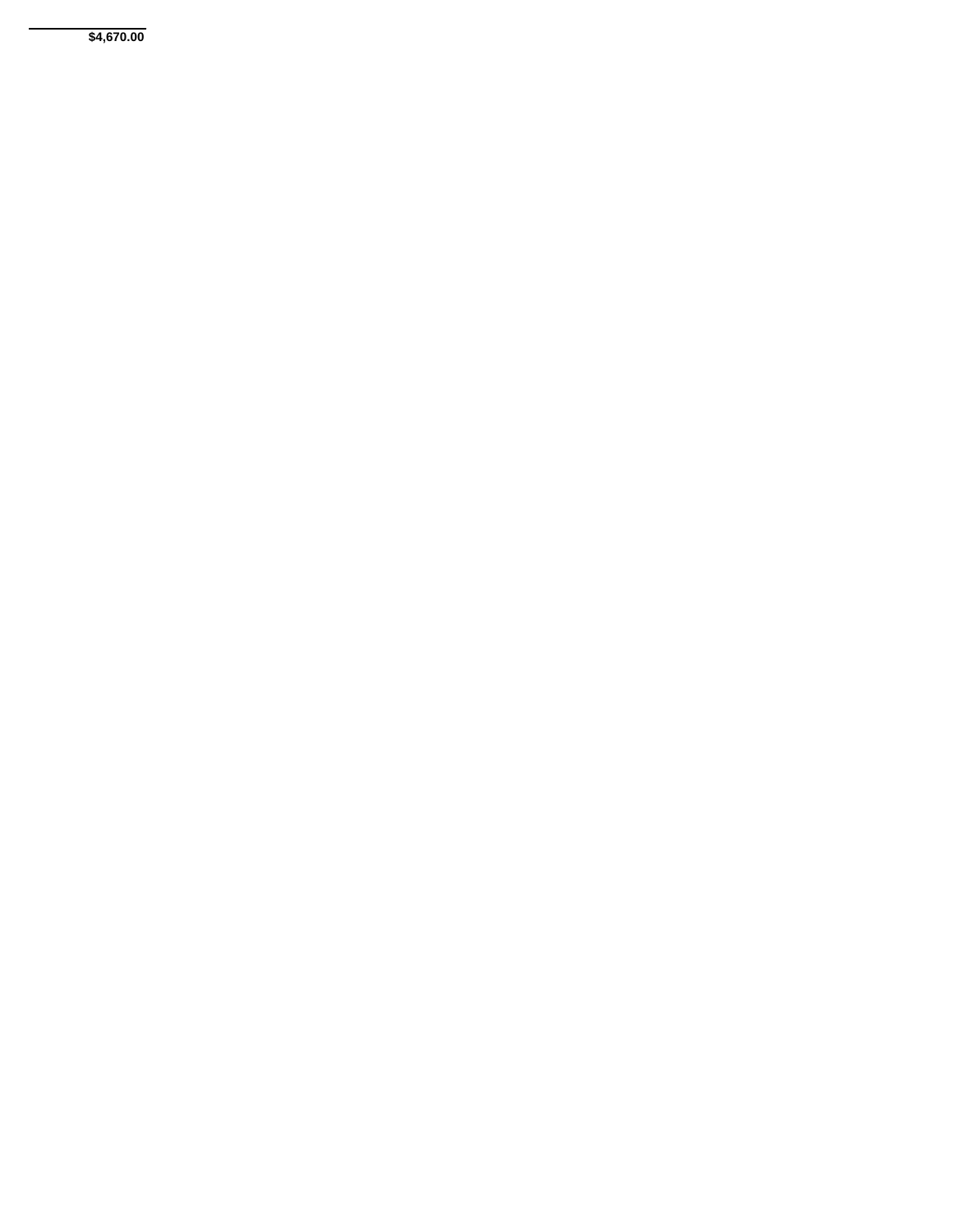| 0<br>\$269.65 | 269.65           |
|---------------|------------------|
| 0             | 100.00           |
| \$100.00      |                  |
| 0             | 48,068.84        |
| 0<br>0        | 304.28<br>785.76 |
| \$49,158.88   |                  |
| 0<br>\$670.00 | 670.00           |
| 0             | 15,013.95        |
| 0             | 7,560.70         |
| \$22,574.65   |                  |
| 0             | 763.95           |
| 0             | 571.32           |
| \$1,335.27    |                  |
| 0             | 175.00           |
| \$175.00      |                  |
| 0<br>\$12.00  | 12.00            |
| 0<br>\$25.00  | 25.00            |
|               |                  |
| 0             | 3,600.00         |
| 0             | 1,400.00         |
| \$5,000.00    |                  |

0 8,328.74

**\$8,328.74**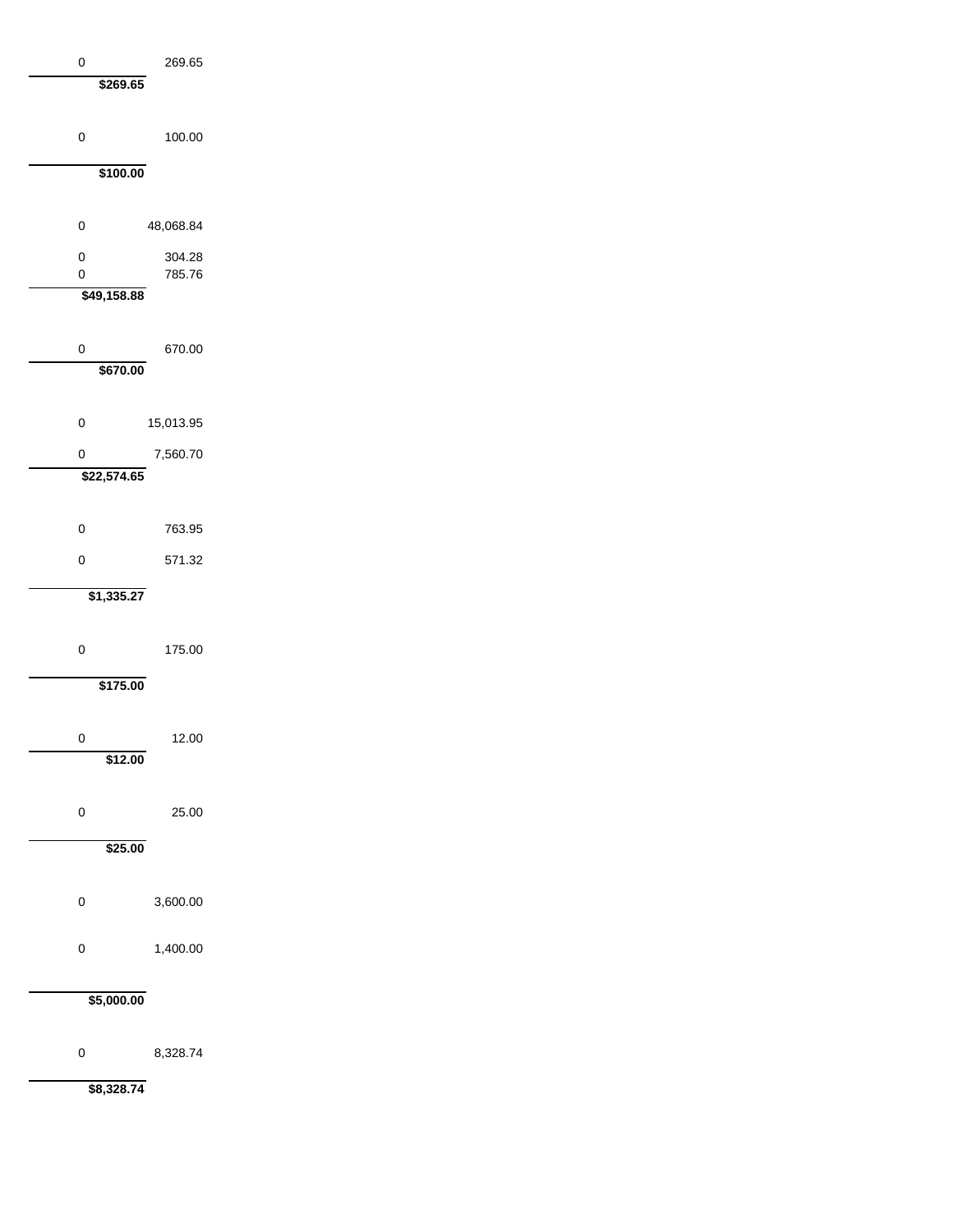| 0               | 231.21   |  |
|-----------------|----------|--|
| \$231.21        |          |  |
|                 |          |  |
| 0               | 11.50    |  |
| \$11.50         |          |  |
|                 |          |  |
| 0<br>\$7,084.35 | 7,084.35 |  |
|                 |          |  |
| 0               | 50.02    |  |
| \$50.02         |          |  |
| 0               | 30.00    |  |
| \$30.00         |          |  |
|                 |          |  |
| 0               | 643.20   |  |
| \$643.20        |          |  |
|                 |          |  |
| 0<br>\$300.00   | 300.00   |  |
|                 |          |  |
| 0               | 690.02   |  |
| 0               | 26.50    |  |
| 0               | 1,762.57 |  |
| 0               | 106.85   |  |
| 0               | 384.00   |  |
| 0               | 128.51   |  |
| 0               | 1,597.09 |  |
| 0               | 1,178.11 |  |
| 0               | 280.26   |  |
| $\mathbf 0$     | 147.76   |  |
| 0               | 153.55   |  |
| \$6,455.22      |          |  |

**\$25.00**

25.00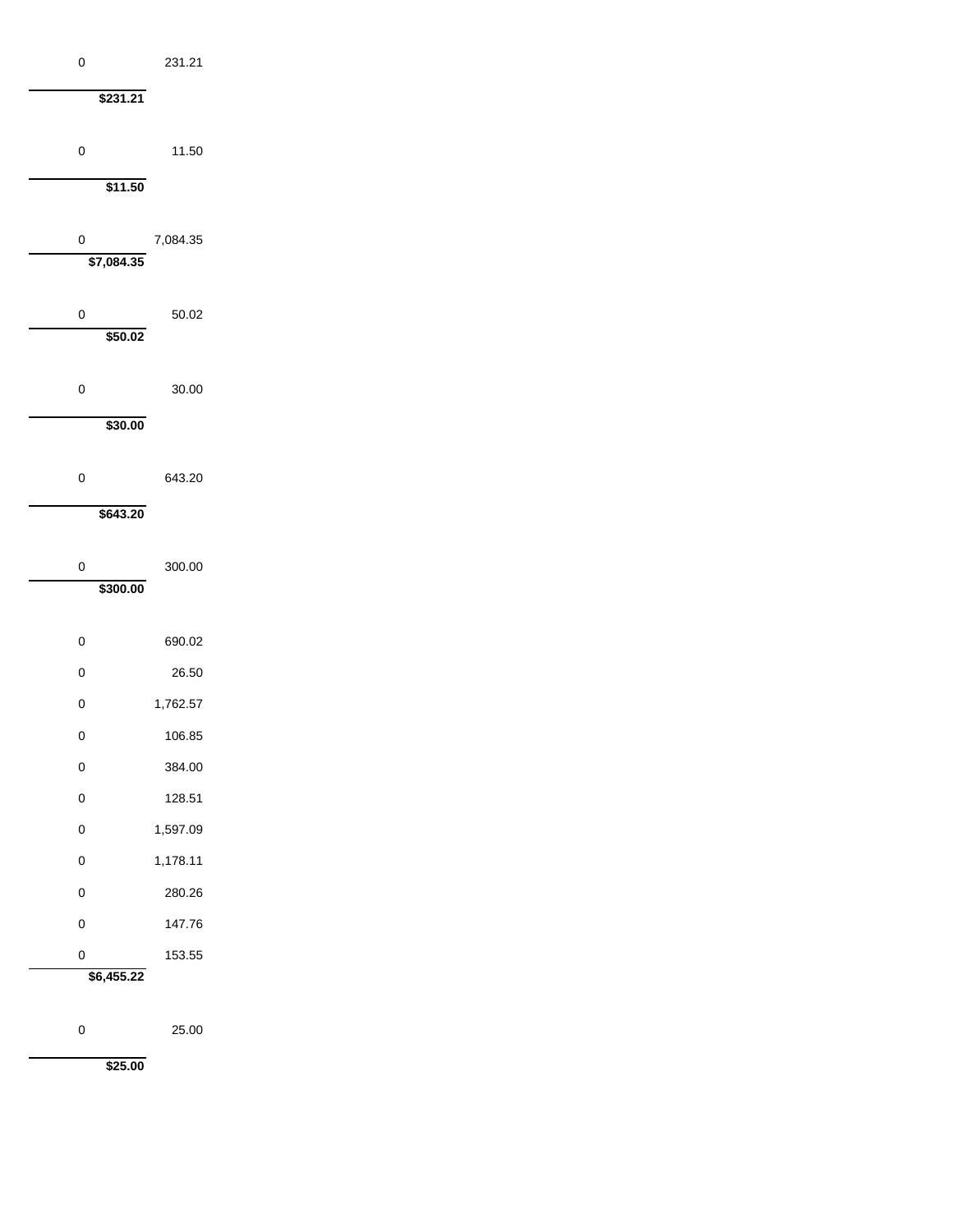| 0               | 149.00             |
|-----------------|--------------------|
| 0               | 103.50             |
| \$252.50        |                    |
|                 |                    |
| 0               | 14.68              |
| 0               | 20.57              |
| 0               | 275.00             |
| 0               | 7.48               |
| 0<br>0          | 49.40-<br>45.48    |
| 0               | 114.34             |
| 0               | 15.20              |
| \$443.35        |                    |
|                 |                    |
| 0               | 275.00             |
| \$275.00        |                    |
| 0               |                    |
| \$79.00         | 79.00              |
|                 |                    |
| 0<br>0          | 5,263.00<br>776.00 |
|                 |                    |
| \$6,039.00      |                    |
|                 |                    |
| 0               | 1,529.40           |
| \$1,529.40      |                    |
| 0               | 107.25             |
| \$107.25        |                    |
|                 |                    |
| 0<br>\$47.19    | 47.19              |
|                 |                    |
| 0               | 493.82             |
| \$493.82        |                    |
|                 |                    |
| 0<br>\$3,838.55 | 3,838.55           |
|                 |                    |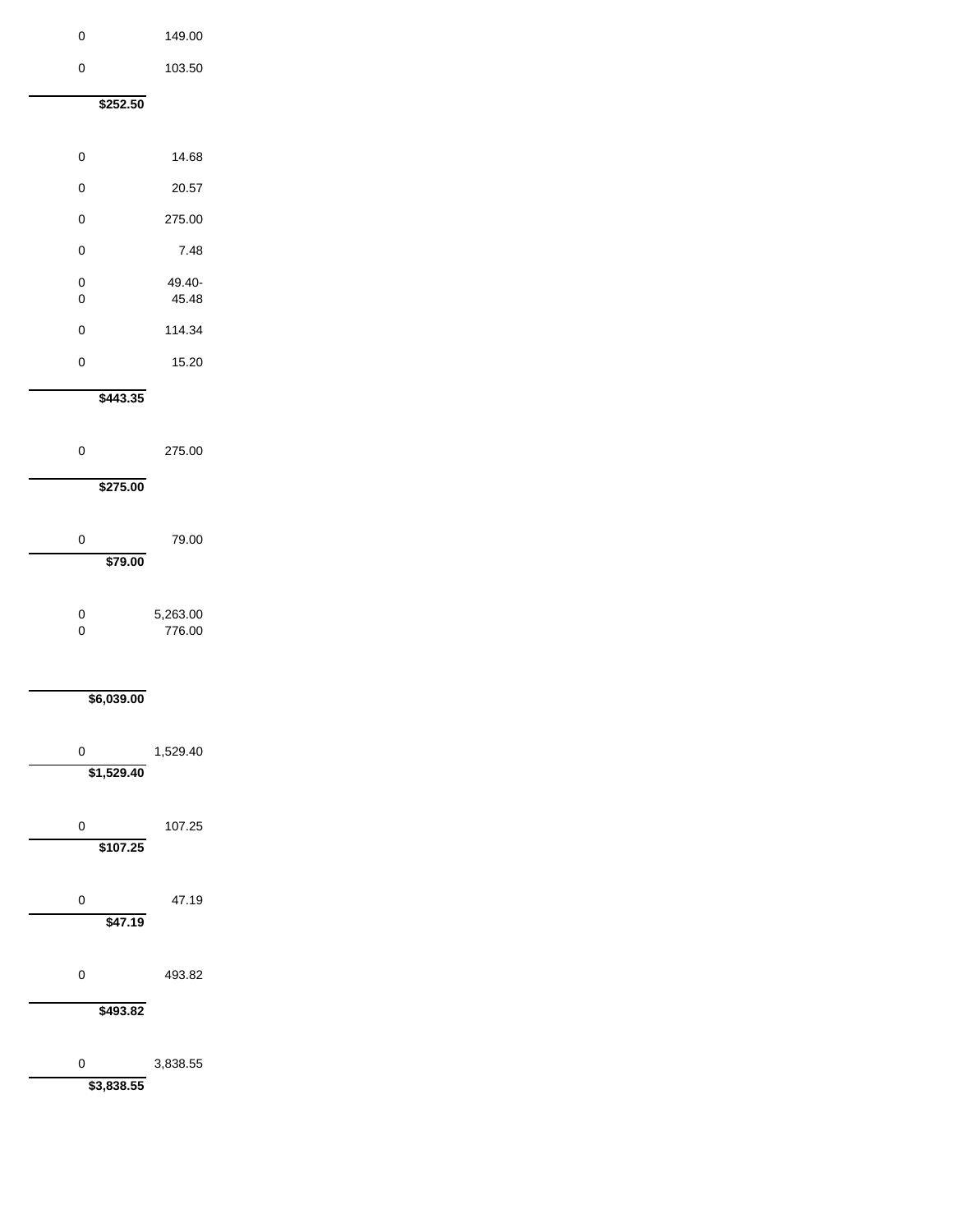| 0                       | 47.70            |  |
|-------------------------|------------------|--|
| 0                       | 47.70            |  |
| \$95.40                 |                  |  |
|                         |                  |  |
| $\mathbf 0$             | 653.51           |  |
| $\mathbf 0$             | 8,482.65         |  |
| \$9,136.16              |                  |  |
|                         |                  |  |
| $\mathbf 0$             | 351.00           |  |
| \$351.00                |                  |  |
|                         |                  |  |
| $\mathbf 0$<br>\$827.93 | 827.93           |  |
|                         |                  |  |
| 0                       | 9,254.28         |  |
| \$9,254.28              |                  |  |
|                         |                  |  |
| 0<br>\$49.16            | 49.16            |  |
|                         |                  |  |
| 0                       | 3,548.83         |  |
| \$3,548.83              |                  |  |
| 0                       | 183.53           |  |
|                         |                  |  |
| \$183.53                |                  |  |
| 0                       | 65.00            |  |
| 0                       | 70.20            |  |
| $\mathbf 0$<br>\$200.20 | 65.00            |  |
|                         |                  |  |
| 0                       | 129.67           |  |
| \$129.67                |                  |  |
|                         |                  |  |
| 0                       | 665.00           |  |
| 0                       | 1,088.62         |  |
| 0<br>$\mathbf 0$        | 427.50<br>741.12 |  |
| 0                       | 380.00           |  |
| 0                       | 533.15           |  |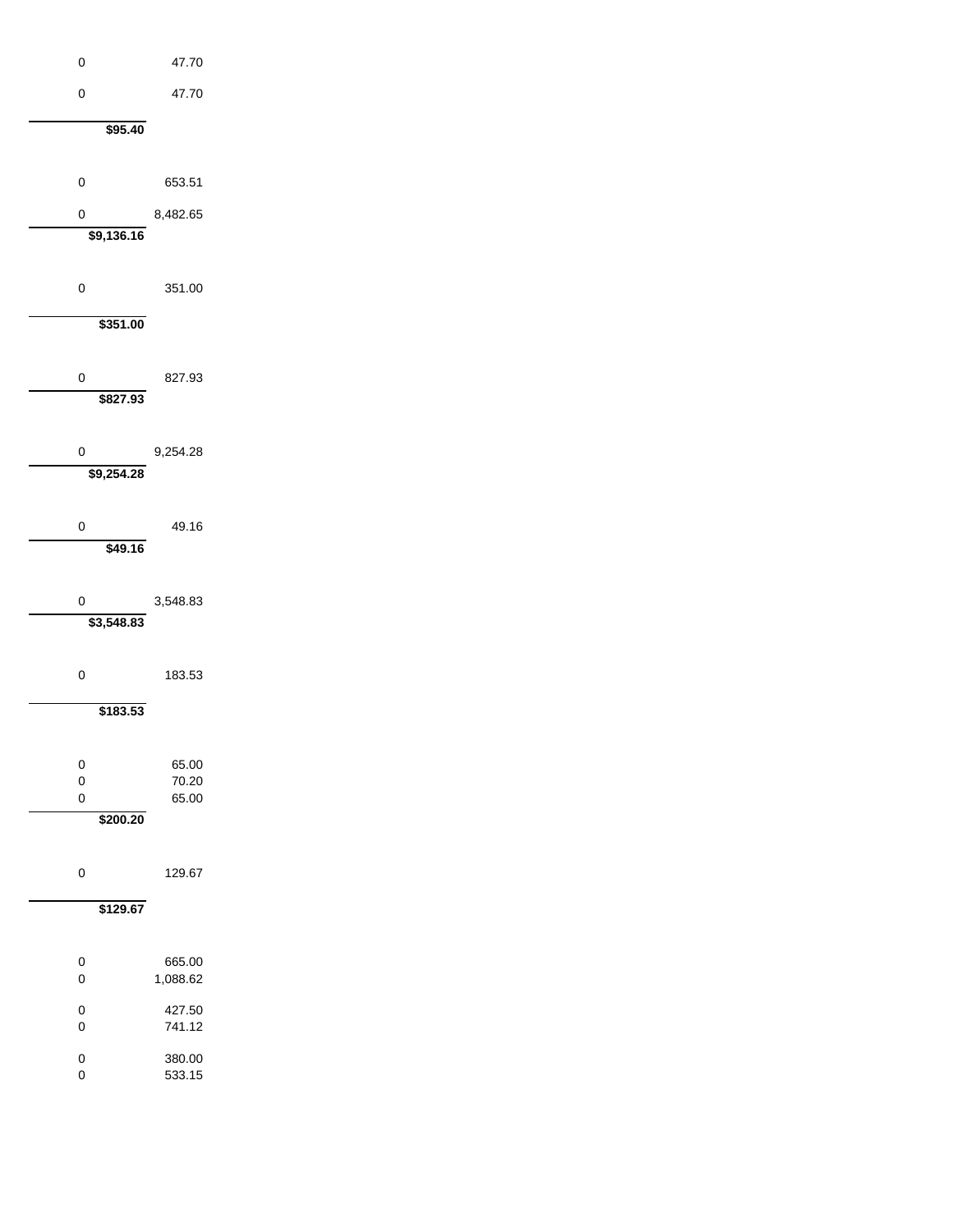| \$3,835.39                        |                                           |
|-----------------------------------|-------------------------------------------|
| 0<br>0<br>0<br>0<br>0<br>\$209.95 | 20.16<br>21.24<br>49.22<br>23.88<br>95.45 |
| 0                                 | 73.04                                     |
| 0                                 | 1,666.38                                  |
| \$1,739.42                        |                                           |
| 0                                 | 11.77                                     |
| 0                                 | 16.99                                     |
| \$28.76                           |                                           |
| 0<br>\$45.00                      | 45.00                                     |
| 0<br>\$7,820.64                   | 7,820.64                                  |
| 0<br>\$1,604.76                   | 1,604.76                                  |
| 0                                 | 13,296.24                                 |
| \$13,296.24                       |                                           |
| 0                                 | 153.05                                    |
| 0                                 | 185.00                                    |
| \$338.05                          |                                           |
| 0                                 | 27.86                                     |
| 0                                 | 250.00                                    |
| \$277.86                          |                                           |
| 0<br>\$495.45                     | 495.45                                    |
|                                   |                                           |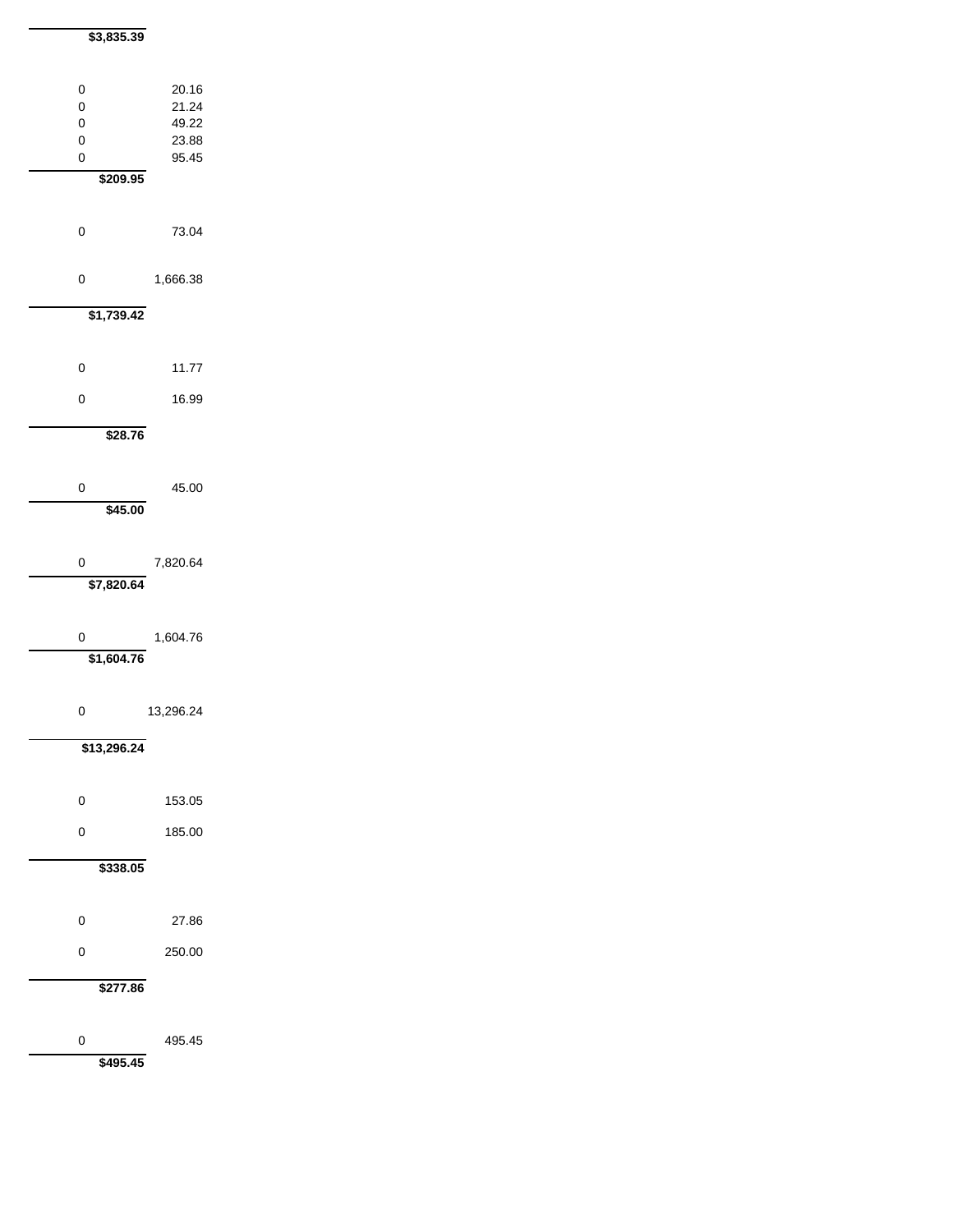| 0                       | 559.08   |
|-------------------------|----------|
| \$559.08                |          |
| 0<br>\$325.00           | 325.00   |
| $\mathbf 0$<br>\$206.18 | 206.18   |
| 0                       | 5,856.77 |
| \$5,856.77              |          |
| 0<br>\$358.06           | 358.06   |
| 0                       | 12.50    |
| \$12.50                 |          |
| 0<br>\$37.96            | 37.96    |
| 0<br>\$35.00            | 35.00    |
| 0                       | 3,200.00 |
| \$3,200.00              |          |
| 0                       | 55.50    |
| \$55.50                 |          |
| 0                       | 50.80    |
| 0                       | 60.58    |
| \$111.38                |          |
| 0                       | 59.94    |
| 0                       | 123.46   |